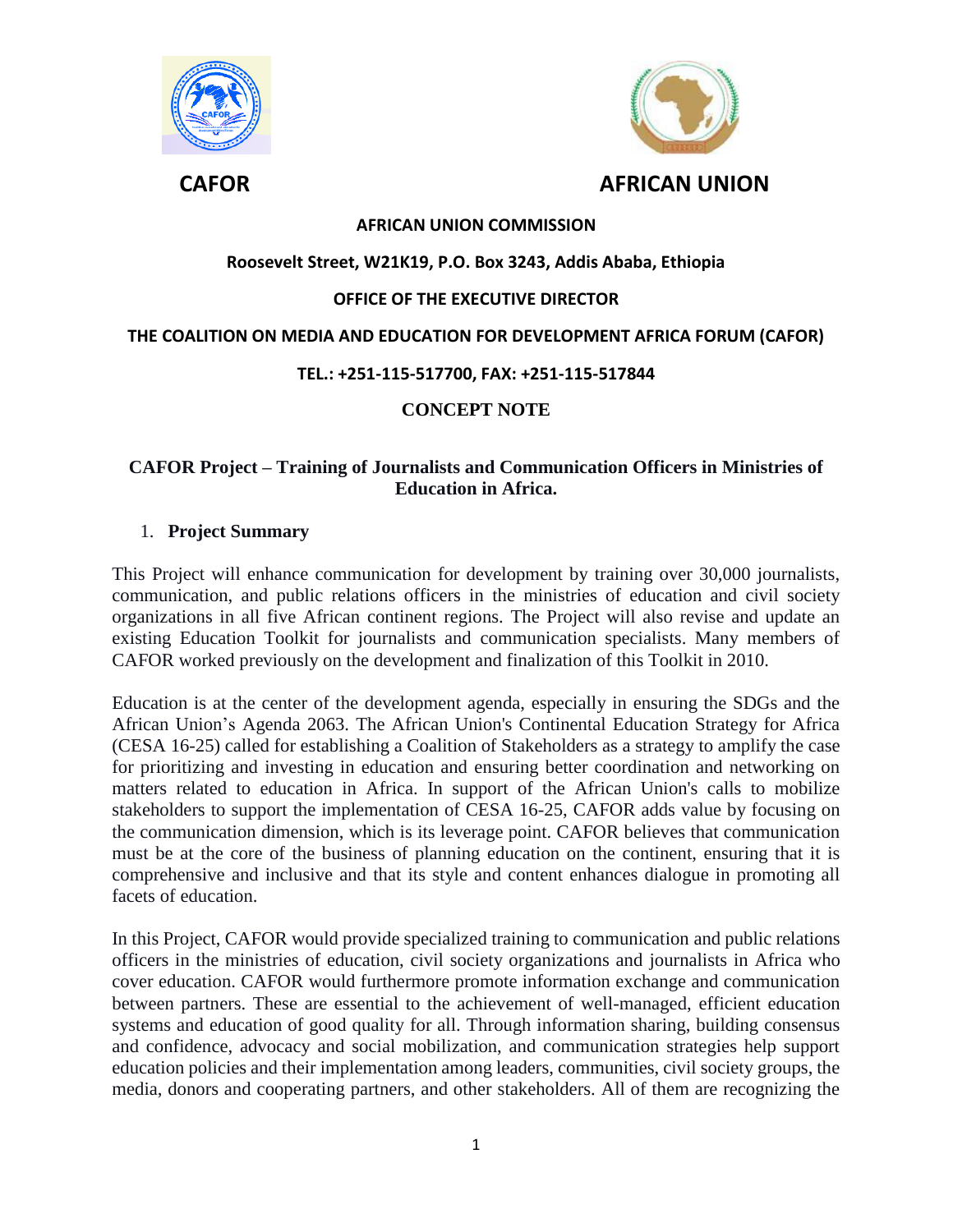need to work together. CAFOR will ensure that this Project focuses on developing joint action to build confidence, trust, and ownership among development ministries, ministries of finance, the media, and all stakeholders in the development field, particularly in education. Through the work of CAFOR and its networks, members share new knowledge generated in educational reform for youths in Africa. This knowledge sharing enhances policy dialogue among the various stakeholders recommended by the African Union through CESA 16-25. They also promote a shared understanding of educational reforms for youth development and help build commitment and ownership of the changes.

### 2. **Problem Relevance**

Education in Africa brings together the interests and activities of a wide range of stakeholders, including leaders, communities, civil society advocacy groups, the media, donors, cooperating partners, learning institutions and learners. However, many have not adequately communicated to and understood the link between education and other developmental goals. More significantly, although making up the lion's share of national budgets, education is not sufficiently prioritized. Therefore, many education systems across Africa continue to suffer several challenges: a shortage of human resources (qualified and motivated teachers), teaching and learning materials, and inadequate infrastructures such as classrooms, harmful cultural practices, emergencies, and conflict situations. Most of these challenges require adequate political will and financing. It is clear from these issues that business, as usual, can lead to failure if African countries do not yield the requisite maximum results as envisaged in the global and continental development and education agendas.

The education sector plays an incredibly complex, double role in country-led social and economic development and presents a challenge and sustainable development opportunity. It is both a producer (supplier) and consumer (demander) of capacity – at individual, organizational and institutional levels. Achieving the global Sustainable Goal No. 4 and the African Union's Continental Education Strategy for Africa increases both external and domestic financing for education. It also requires using these funds efficiently and effectively. Resources need to reach classrooms and communities and promote quality teaching and learning, school performance, and improved learning outcomes. Increased financing for education must be embedded in a broader context of public sector reform. The challenge is to put equitable policies and the best-formulated plans into practice.

However, one of the significant obstacles to the success of the various reforms in education in Africa since independence in the 1960s is the inability of governments to engage in meaningful dialogue with their partners (students, parents, teachers, communities, donor agencies, politicians, taxpayers, the business community, the media, and NGOs) and build a consensus around policies. A meeting point and a flow of information are essential for the advancement of education in Africa.

# 3. **Call to Action:**

It is necessary to be able to communicate on education, mainly through pedagogy and the subject of education itself. To this end, ministries of education must communicate effectively with their partners, who are the various actors and beneficiaries of education. In this way, drawing up appropriate and efficient communication strategies for teaching and learning is indispensable. The reality is that ministries of education in Africa often show inadequate institutional capacity and lack resources for organizing any acceptable level of communication for teaching and learning. In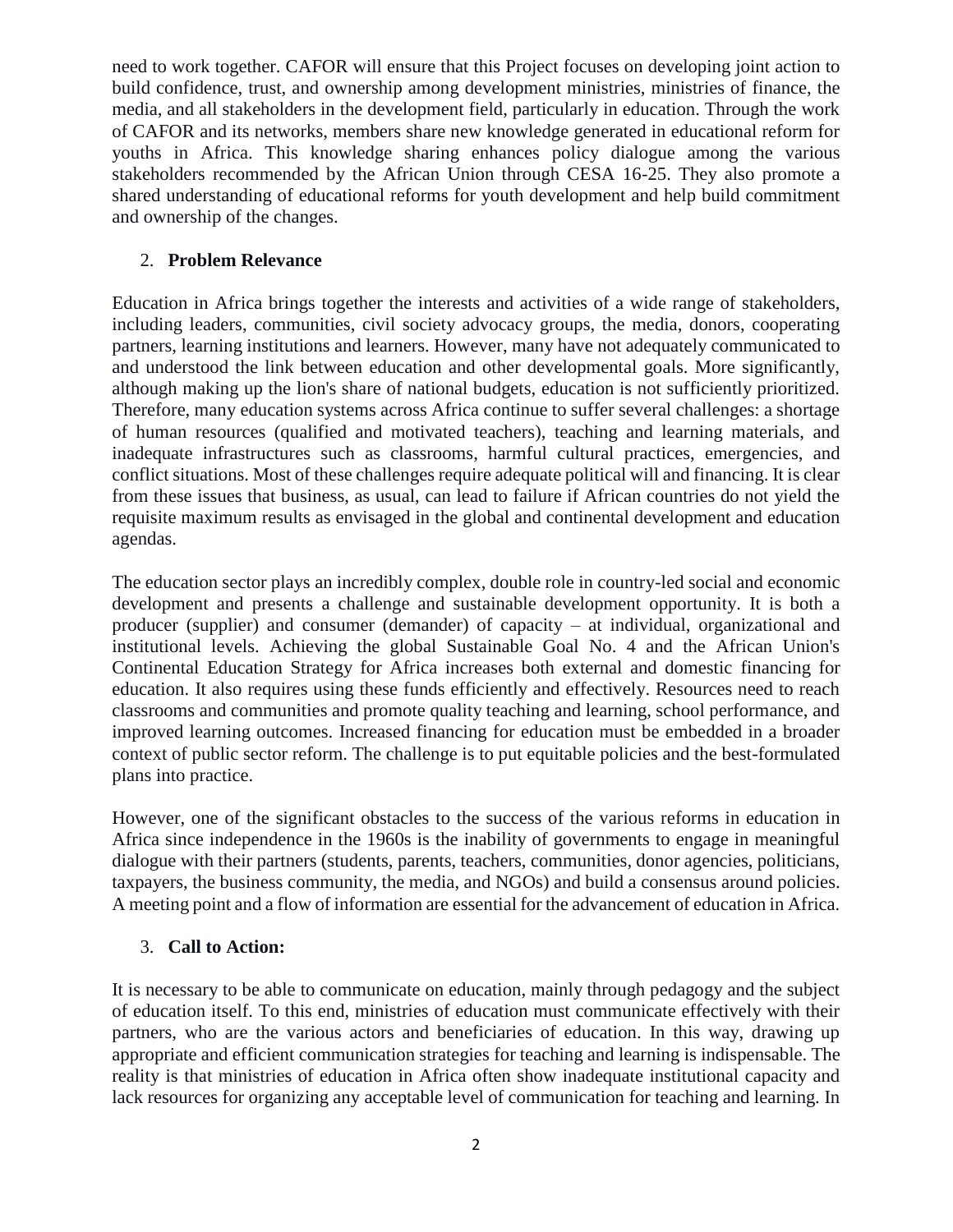most cases, communication policies and strategies do not exist. Consequently, communication is often managed during periods of crisis. Similarly, the media give inadequate attention to education and demonstrate limited professionalism in its treatment of educational issues, whether in terms of quality or quantity.

CAFOR would partner with the African Union Commission and universities and other training institutions in Africa and abroad to provide specialized training to communication/ public relations officers in the ministries of education, civil society organizations and journalists who cover education with the hope of:

- i. Developing technical skills for communicating in the ministries of education to promote dialogue and national consensus on education issues.
- ii. Enhancing knowledge and understanding of education issues and improving their treatment by the media.
- iii. Ensuring knowledge of the need for partnership and cooperation between communication officers, journalists, and other stakeholders.

# (a) **The training of Journalists and other media practitioners**

Through its various training programmes in the five regions across the continent, journalists and communication officers will be well equipped to promote dialogue between African governments and their external partners on various subjects pertaining related to improving education on the African continent as related to what Africa has achieved so far in education and economic development over the past decade. African journalists will have a pivotal role to play in information analysis and dissemination to ensure dialogue promotion among all stakeholders. Therefore, CAFOR will prepare and train a cross-section of journalists and communication specialists across the continent to better understand the salient issues and acquire top journalistic skills that would allow them to cover the African stories in an objective and coherent manner. This training would build media practitioners' capacity and strengthen their abilities and enhance their professional performance and promote effective communication that would result in collaboration among ministries, local authorities, communities, and cooperating partners. The training and coverage of special education events would also enable journalists to report on issues that would promote dialogue and debate and encourage partnerships to strengthen education finance, bringing different governmental partners and civil society together – including education and finance ministries, local government institutions and development partners, end even ensuring that the contributions of the latter are predictable.

# (b) **The revision and updating of the CAFOR Education Toolkit for the training of journalists.**

As strategic communication is not generally institutionalized in the structures and practices of ministries of education and NGOs working on education issues in Africa, many countries in Africa have yet to create an enabling policy environment and instruments through which national or sectoral communication strategies, including those for education, can emerge. One of the purposes for revising and updating this tool kit for widespread use in the training of media practitioners and other relevant professionals in advocacy and communication in African countries is to fill that gap. This kit should serve as a training tool for communication officers of ministries of education in African countries, journalists reporting on education, and members of civil society organizations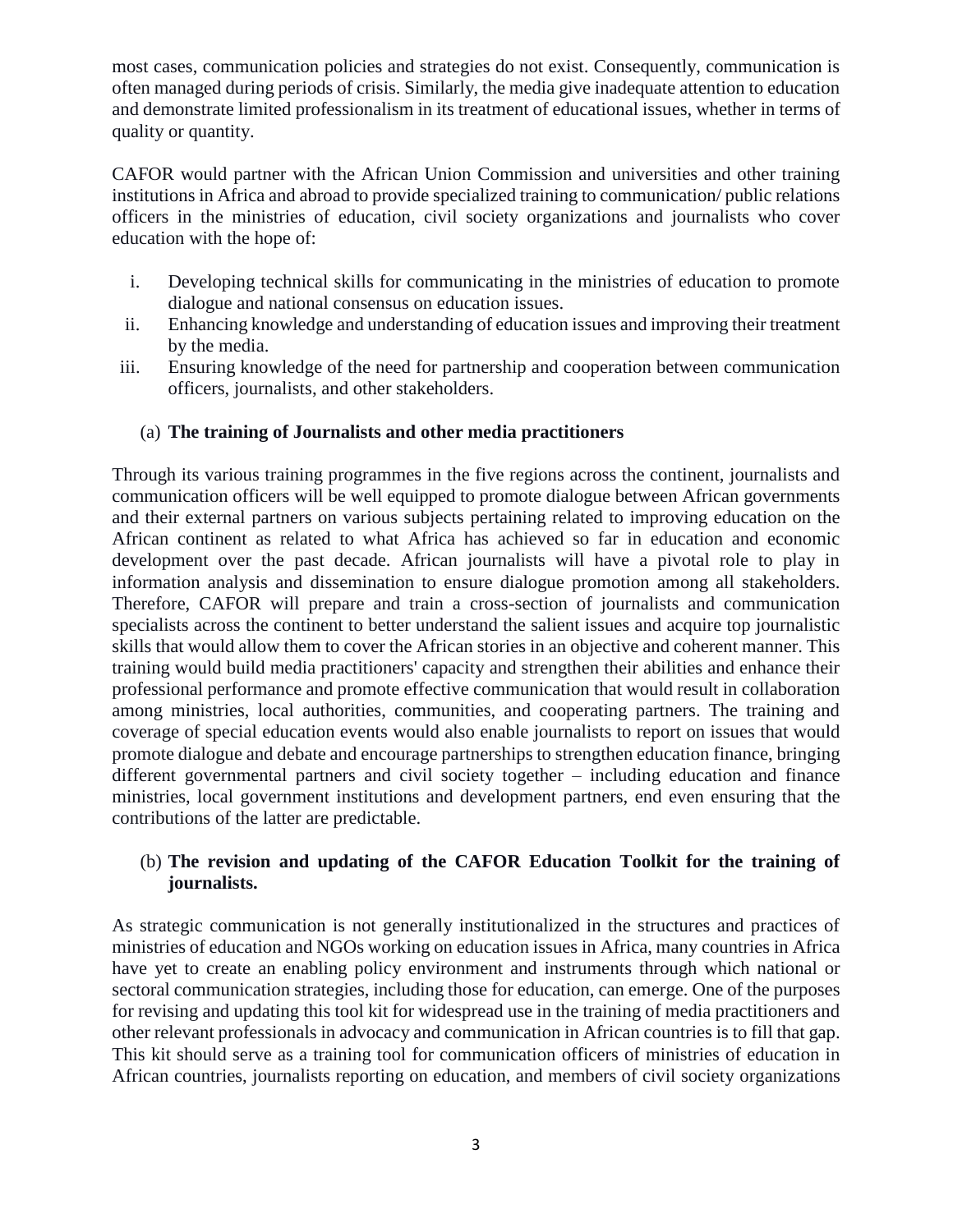who will engage in policy debates and dialogue on educational issues at national, sub-regional and regional levels.

This kit would support the use of some fundamental elements of a multi-dimensional communication strategy for education. It would also demonstrate to the learner that communication is an essential tool for education policymakers in their quest to go to scale. It will provide examples of how different communication forms have been used successfully in enabling dialogue among stakeholders. It will also emphasize the need for a policy and strategic approach to communication in support of education in Africa. Journalists and communication experts who would receive training with the use of this kit would be well-resourced with the technical knowledge and expertise in ensuring that a policy and strategic approach to communication for education would provide an essential point of departure for the massive mobilization of resources and energies required for implementing the African Union's policies and strategies. These include Agenda 2063, the Science, Technology, and Innovations Strategy for Africa (STISA 2024), the Continental Education Strategy for Africa (CESA 16-25), and the Continental Strategy for Technical and Vocational Education and Training (TVET), and the global Sustainable Development Goals (SDGs), as well as other crucial programmes of educational reform on the African continent.

The revised and updated Toolkit and its components will ensure that journalists have access to information which they can diffuse as widely as possible at national and international levels. Also, training will enable journalists to continue to promote dialogue using their various and respective media of communication among governments, local and national representatives of marginalized groups to determine needs, priorities and solutions for inclusive learning environments and curricula, and inclusive approaches to educational planning and teacher training.

# **(c) This training will enable journalists to:**

- i. Know and understand the critical issues on education and economic progress in Africa.
- ii. Appreciate the need for comprehensive and systematic coverage of education issues in the context of the Sustainable Development Goals, Agenda 2063, and the Continental Education Strategy for Africa.
- iii. Understand the role of partners in education development and their contribution to it.
- iv. Identify the sources of information on education issues and how to gather information with ease.
- v. Write articles or produce radio, television and internet programmes on education that are informative and interesting.
- vi. Justify the need for the creation of an education desk in media organizations throughout the continent.
- vii. Use the ICTs to access educational information.

The training strategy would center on the combined acquisition of knowledge, skills, attitudes, and values that cut across participatory, experimental, and practical teaching methods. The organization of this training will be carried out with the assistance of a combination of suitable techniques for adults' education and training, emphasizing learning by doing.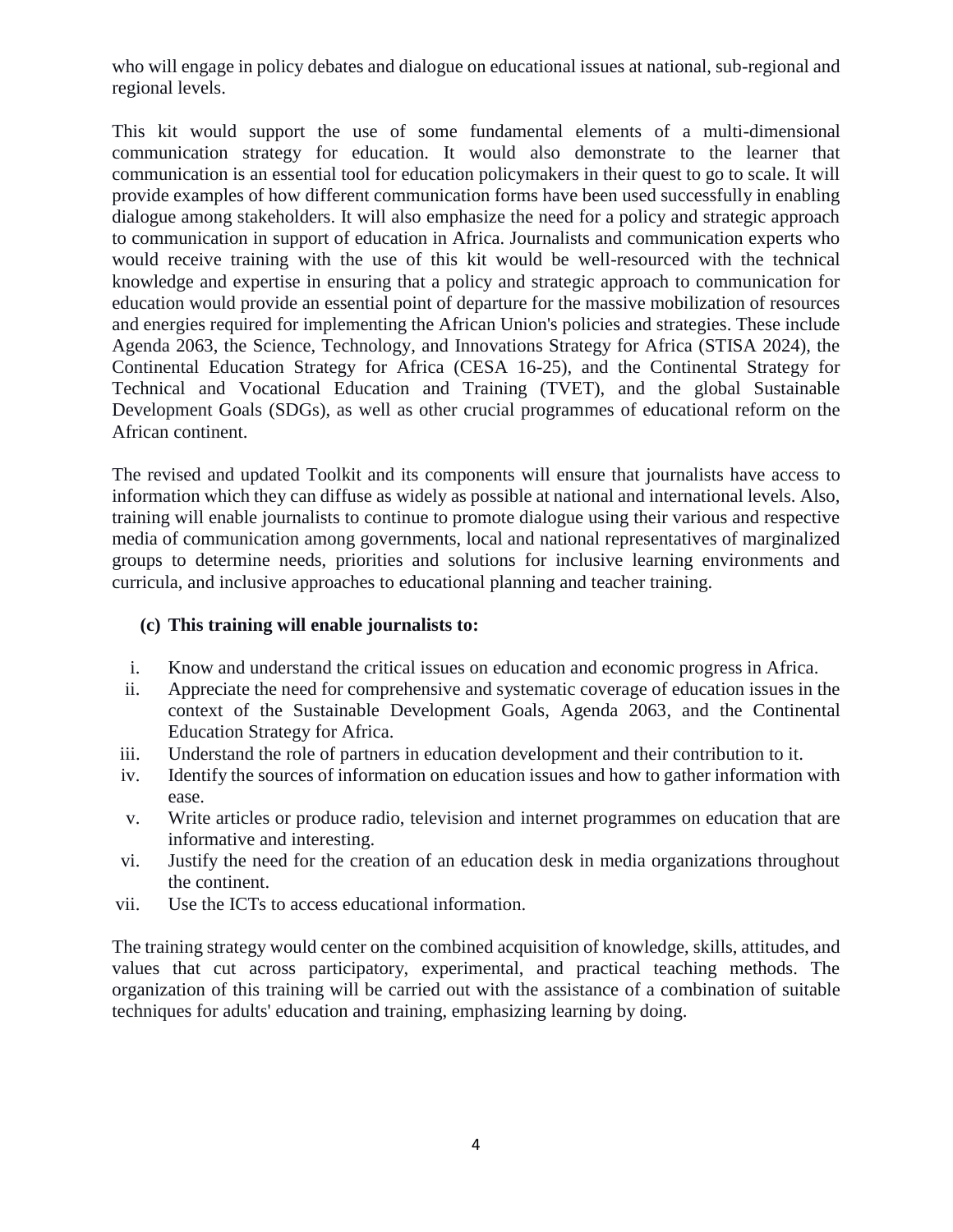# (d) **Funding**

CAFOR is seeking sponsorship from partners and multilateral and bilateral agencies, and the private sector to support the management, implementation and monitoring and evaluation of this Project in the following ways:

| S. No.         | <b>SUMMARY BUDGET</b>                                | Per Annum | Period (Yrs) | <b>Personnel</b><br><b>Deployed</b> | <b>Total</b><br>(USD) |
|----------------|------------------------------------------------------|-----------|--------------|-------------------------------------|-----------------------|
|                |                                                      |           |              |                                     |                       |
| 1              | <b>STAFF COSTS</b>                                   |           |              |                                     |                       |
|                | <b>Internal Staff Costs- Full Time Staff</b>         |           |              |                                     |                       |
|                | (2 % of total salary costs)                          | 68636.63  | 5            | 4                                   | 343183                |
|                | Field Based Experts Costs -                          |           |              |                                     |                       |
|                | Project Period & Work                                | 30000.00  | 5            | 5                                   | 750000                |
|                | Deploying 2 local field staff per<br>country         | 500       | 5            | 10                                  | 300000                |
|                | <b>PROJECT IMPLEMENTATION</b>                        |           |              |                                     |                       |
| $\overline{2}$ | <b>COSTS</b>                                         |           |              |                                     |                       |
| 2.1            | <b>Regional Training Workshops</b>                   |           |              |                                     |                       |
|                | Professional Training Curriculum                     |           |              |                                     |                       |
|                | Designing                                            | 25000     | 1            |                                     | 25000                 |
|                | Developing Advocacy &                                |           |              |                                     |                       |
|                | <b>Communication Strategy</b>                        | 25000     | 1            |                                     | 25000                 |
|                | Roll out Advocacy Campaigns                          | 20000     | 5            |                                     | 100000                |
|                | Organising Workshops,                                |           |              |                                     |                       |
|                | Conferences, Direct support to                       |           |              |                                     |                       |
|                | journalists & Online sessions                        | 20000     | 5            |                                     | 100000                |
| 2.2            | <b>Media Monirtoring</b>                             |           |              |                                     |                       |
|                | Training in Media Literacy                           | 10000     | 5            |                                     | 50000                 |
|                | Training in Media Coverage                           | 15000     | 5            |                                     | 75000                 |
|                | Training in Media Monitoring                         | 17500     | 5            |                                     | 87500                 |
|                | Journalists Training in using                        |           |              |                                     |                       |
|                | appropriate media                                    | 12500     | 5            |                                     | 62500                 |
|                | <b>Creating Media Usage Standards</b>                | 15000     | 5            |                                     | 75000                 |
| 2.3            | <b>Media Communication</b>                           |           |              |                                     |                       |
|                | News reports generation                              | 20000     | 5            |                                     | 100000                |
|                | Engaging media outlets                               | 20000     | 5            |                                     | 100000                |
|                | <b>Investigative Reporting &amp;</b>                 |           |              |                                     |                       |
|                | Publishing                                           | 25000     | 5            |                                     | 125000                |
| 2.4            | <b>Tool Kit Revisiosn</b>                            |           |              |                                     |                       |
|                | Creation of user mannual for                         |           |              |                                     |                       |
|                | journalists                                          | 25000     | 1            |                                     | 25000                 |
| 2.5            | <b>Other Costs</b>                                   |           |              |                                     |                       |
|                | <b>Communication Costs-Monthly</b>                   |           |              |                                     |                       |
|                | Mobile Top-Ups, Printouts,                           |           |              |                                     |                       |
|                | Stationery, Shipping, Postage, etc                   |           |              |                                     |                       |
|                | (per annum per person)                               | 3000      | 5            | 9                                   | 135000                |
|                | Monitoring, Evaluation Costs & IT                    |           |              |                                     |                       |
|                | Costs                                                | 4000      | 5            | 5                                   | 100000                |
|                | Associated Costs (Supplies,<br>Equipment Costs, etc) | 50000     | 5            | 5                                   | 1250000               |
|                | Operational Costs - Office Set-up                    |           |              |                                     |                       |
|                | Costs, Office Equipment, Etc                         | 40000     | 1            | 5                                   | 200000                |
|                | <b>TRAVEL&amp; TRANSPORTATION</b>                    |           |              |                                     |                       |
| 3              | <b>COSTS</b>                                         |           |              |                                     |                       |